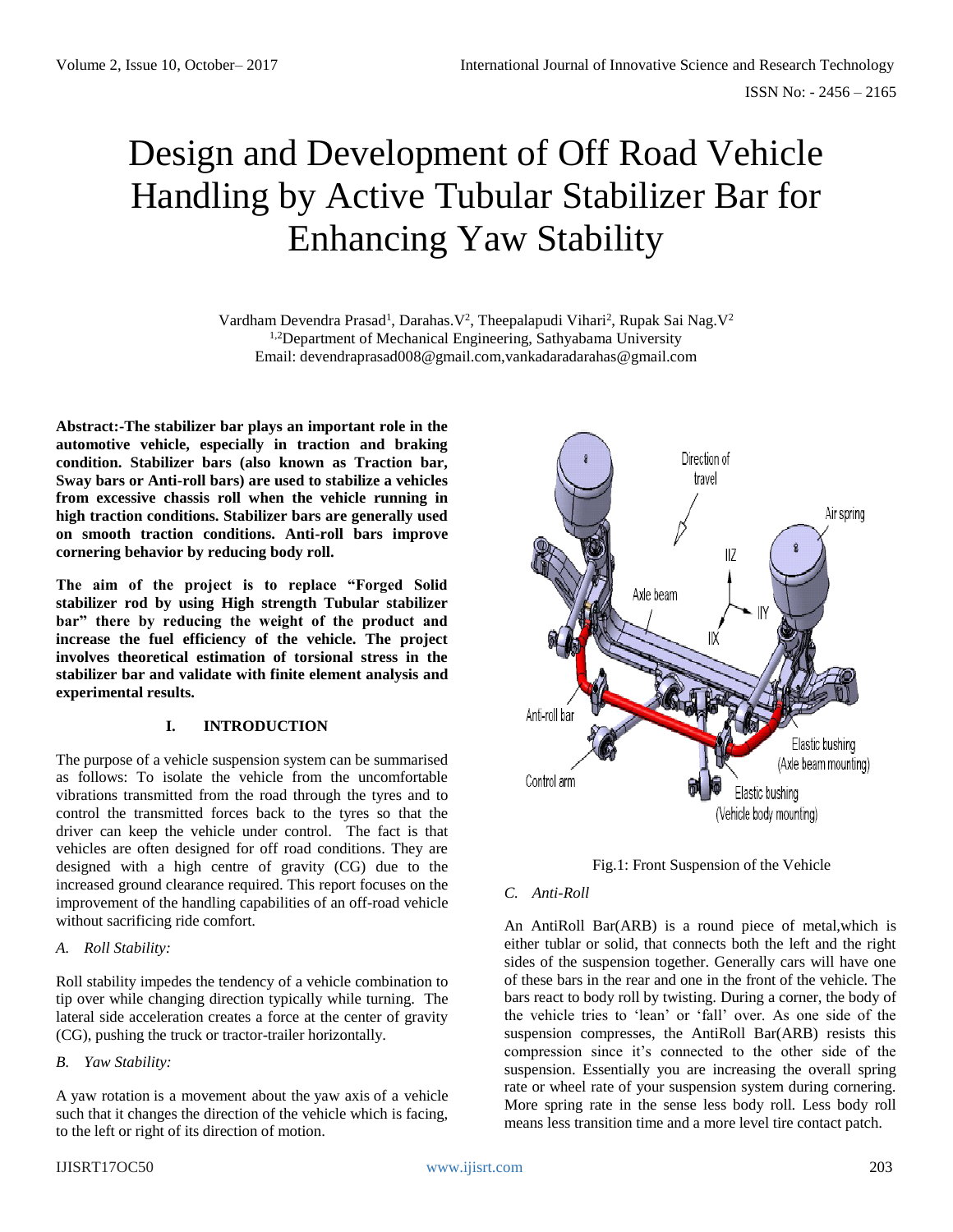



## D. Geometry:

Anti-roll bars might have variable shapes to get around chassis components, or may be much simpler depending on the car. But, whatever the shape of the bar, it can be defined by a single curved bar centerline with a cross section swept along this centerline.



Fig.3: Sample Anti-Roll bar Geometries

# *E. Connections:*

ARB is connected to the chassis components by four attachments. Two of these are the rubber bushings by which the anti-roll bar is attached to the main frame, while the other two attachments are the fixtures between the anti-roll bar ends and the suspension members, either by the use of short links or directly.

# *F. Bushings:*

There are two major types of a anti-roll bar bushings that classified according to the axial movement of the anti-roll bar in bushing. In both the types, the bar rotates freely within the bushing. In the first bushing type, the bar is free to move along the bushing axis while the axial movement is prevented in the second type.



Fig.4: Type-1 Bushing (rubber bushings and metal mounting blocks)

## *G. Connections to Suspension Members:*

rominent connection used between anti-roll bar and the suspension member is the pin joint. Spherical joints are also used to provide this connection.

The good thing about anti-roll bars is that they are very tuneable by changing bar diameters, mixing and matching bushing materials or adjusting the moment arm length.



Fig.5: Pinned Connection between Suspension Member and the Anti-Roll Bar (first one is adjustable)

### *H. Problem Statement:*

Preventing body roll is important that most drivers will installed or purchased in order to prevent it. Firstly it disrupts the driver. This is probably the effect that most drivers can see and feel during their own driving experiences. So keeping the driver settled, focused and able to concentrate on the task of driving is a foremost priority for spirited vehicle handling. The most misunderstood effect of body roll upon vehicle handling is the effect of body roll upon the camber and the effect of camber changes upon tire traction. But when the vehicle starts to lean, the tires are also forced to lean or roll to one side.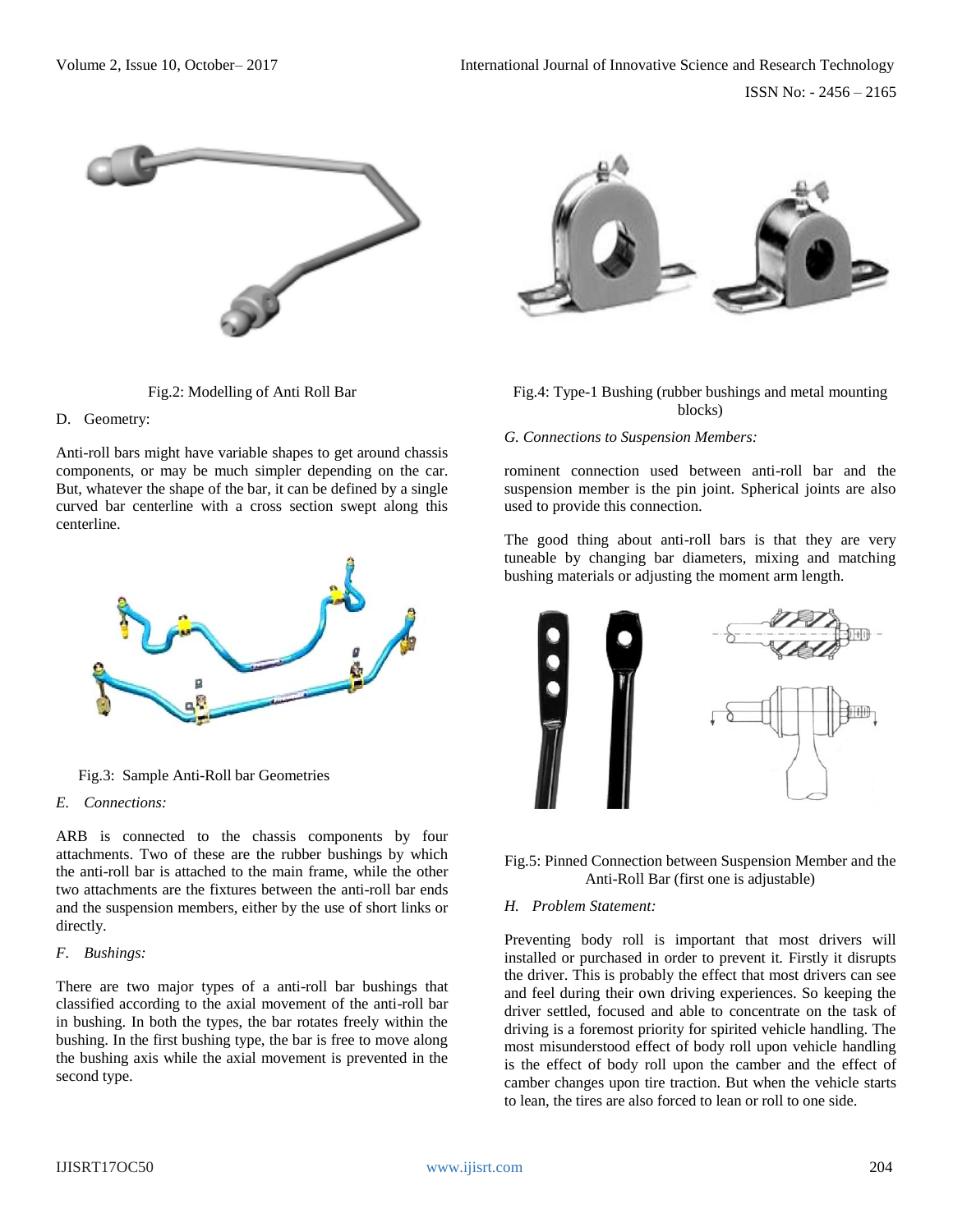So the tire that originally enjoyed a complete and flat contact patch prior to body roll has to operate on only the tire edge while body roll. The resulting loss of traction allows the tires to more easily give way to the forces of weight transfer to the outside edge of the vehicle. When this happens, the vehicle slides sideways, this is generally a bad thing. So this is when the anti roll bars come in.

*I. Factors That Determined Stiffness:* 

Torsional or in other word twisting motion of the bar is actually governed by the equation is,

Twist angle  $=$  T.L / J.G

Where,

 $T - Torque$ 

 $L - Length$ 

J – Polar moment of Inertia

G – Material Modulus

 $Torque = Force x Distance$ 

Torsional rigidity is a function of the diameter to the exponent of four. This is why a very small increase in diameter makes a large increase in torsional rigidity.

#### *J. Effective Spring Rate in Sway Bars:*

The equation gives you the effective spring rate at the end of the arm where the end link attaches to the sway bar.

$$
K_{swaybar\_Puhn} = \frac{5000000 \cdot D^4}{0.4244 \cdot A^2 \cdot B + 0.2264 C^3}
$$

Where,

- A Length of end perpendicular to B
- B Length of centre section
- C Length of end Section

D - Diameter



Fig.6: Schematic Arrangement of Anti Roll Bar Actuated

For Solid Round Bars

Polar Moment of inertia  $(J) =$ .  $(D4 - d4) / 32$ 

Moment of Inertia (I) =  $($  D4 – d4) / 64

Angular deflection of Arm  $(\Theta t)$  =

The small angle approximation is valid for angles  $<$  15 degrees Where,

St – deflection from torsion

Definition for the moment in a bar under torsional loading:

The moment is also the applied force times the perpendicular distance

Therefore,  $M = P.A$ 

Therefore,

Definition of tip deflection of cantilever beam:

Where,

Sb – deflection from bending

Normal values for the Elastic modulus of Stell (E steel) ranges from 27,000,000 – 30, 000, 000 psi ( 190 – 210 MPa).

Generally, the values for the Shear Modulus of steel (G steel) ranges from 10, 400, 000 – 12, 000, 000 psi ( 75000 – 80000 Mpa).

The torsional stiffness of a sway bar can be calculated as a function of the applied force and the deflection at the end links comes from the torsional stiffness of the "straight" section and the bending stiffness of each arm.

*K. Comparison of Solid and Tube Torsion of An Anti Roll Bar:*

The strength of these anti roll bars either of the ultimate strength, yield strength or fatigue strength depends on the maximum stress of the material. In a torsion member (and similarly for the same member under bending) the stress in the material depends heavily on the geometric shape. The stress (shear) that is found throughout the member when applying torque is given by the following formula:

Where,

Ʈ – Shear stress

- T Torque
- r Radius from centre
- Ip Polar moment of inertia
- Ip =  $\pi$ . (D4 d4) / 32

From the above equation it shows that the outside of the member will have the largest stress. The absolute stress value also depends on the Ip value, the greater the Ip value (or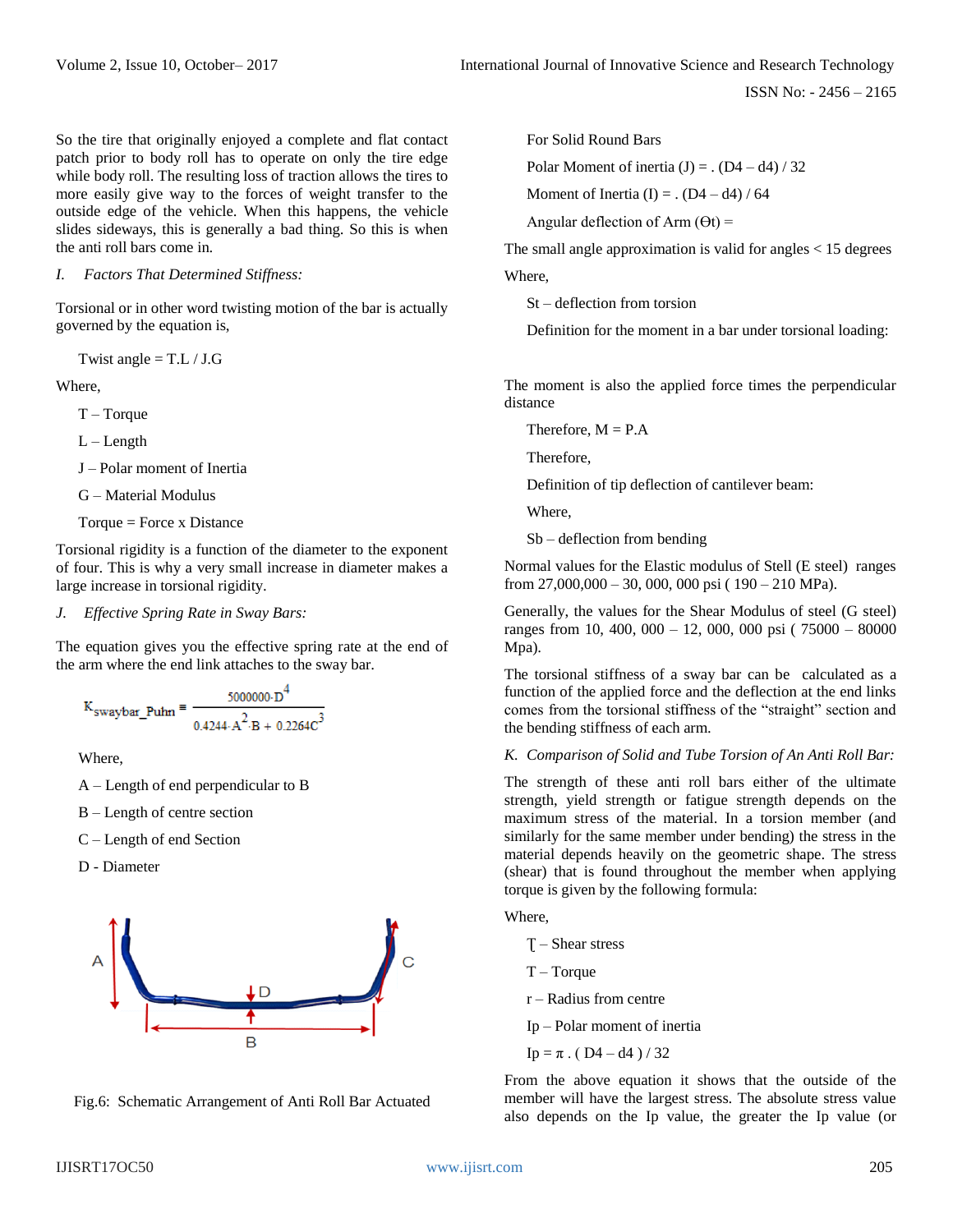ISSN No: - 2456 – 2165

diameter of the member) the smaller the stress is. Again this Ip value depends on the diameter to the exponent of 4, it means only a small increase in diameter can give a large increase in the Ip value.

|              | Solid | Tube | Units |
|--------------|-------|------|-------|
| <b>OD</b>    | 20    | 20   | Mm    |
| ID           | 0     | 16   | Mm    |
| Ip           | 15708 | 9274 | mm4   |
| Torque       | 100   | 100  | Nm    |
| Stress at OD | 64    | 108  | MPa   |
| Stress at ID |       | 86   | MPa   |

*L. Sample Sizes of Anti Roll Bars Given Below:*

Table 1: Sample Sizes of Anti Roll Bar

# **II. FINITE ELEMENT ANALYSIS OF ANTI-ROLL BARS**

The procedures in Finite Element Analysis(FEA) are standard,the input data methods, analysis options and result viewing methods shows differences among the different FEA package programs and also among the different versions of the same package program. The analysis of the anti-roll bar is performed with ANSYS. Therefore, the procedures explained in the following sections are valid for this version of the ANSYS program.

#### *A. Design Analysis of Anti-roll bars in ANSYS*



Fig.7: Constraints Applied on the Anti Roll Bar



Fig.8: Load Step

A force of 1000 N is applied at the end to make the link as twisted. The loading for the first load step, determination of roll stiffness, is a known force, F, applied to the bar ends, in  $+Y$ direction at one end and in –Y direction at the other end.



Fig.9: Meshed Model of an Anti roll Bar

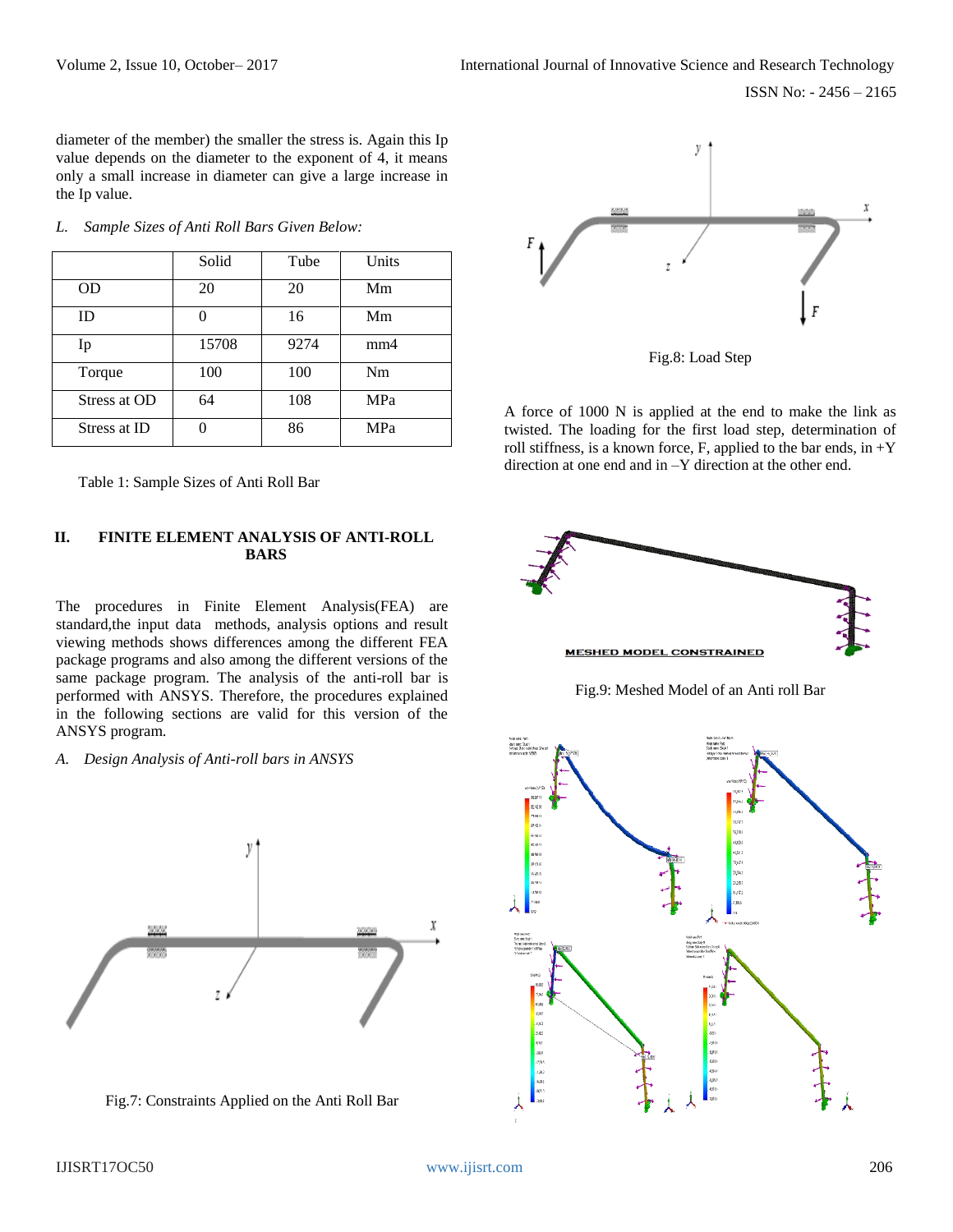

In ANSYS post processer is used for reviewing the analysis results. POST 1 has many capabilities, ranging from simple graphic displays and tabular listing to more complex data manipulations such as load case combinations.

First step in POST 1 is to read the data from the results file into the database. When each load step is solved in the SOLUTION processor, the results of the particular load steps are written into a results file. These results file must be read into database for post-processing process.

So the post-processing is started by reading the results of the first load step. Here, the required output is the deflection of bar ends. This deflection values can be obtained by first plotting the DOF Solutions - UY displacement contour plot and then using the query picker to read displacement value of the node at the bar end. Another method is to list results "DOF Solutions - UY displacement". These results can be directly read from the printed list, if their node numbers at the bar ends are known. The obtained displacement values are stored for usage in roll stiffness calculations that will be presented in the following section.

Now, the obtained results of the load step of the static analysis can be read to the database. Here, the stress and strain distributions on the bar under maximum load are the consideration. The Principal and Von Misses stresses and strains are important for the failure analysis. Therefore, the contour plots of these stresses and strains must be plotted. Maximum value which occurs in every contour plot is printed as a label on the plot. Thus, this maximum value can be easily stored simply after reading it from the label. However, storing these results is the most difficult part of the post-processing beam elements. ANSYS does not store the maximum or minimum stresses or strains at a beam cross-section. The user can only list all the stress or strain values at the integration points (a cross-section is divided into subsections by the program) of faces and middle section of each beam element. Thus, the maximum values at each section of the beam can be determined outside the ANSYS program after saving these listed results. Deformed shape of the bar should also be plotted and stored in order to see the shape of the bar under loading.

After reading and storing the results of the static analysis, user must exit POST 1 and enter SOLUTION processor to perform modal analysis. After completing the modal analysis and returning again to POST 1, results summary is viewed. This summary shows the first five natural frequencies of the anti-roll bar. Different from the static analysis, here determination of the each natural frequency is

Regarded as a different load step. Thus, in order to see mode shape of the Natural frequency, 3. Load step must read into database. The mode shape can be observed by plotting the deformed shape or animating the deformed shape.

# **III. CONCLUSIONS**

The anti roll bar was modelled in Solidworks and predicted results were obtained in ANSYS. These simulations also provided values for key design variables. The torsional stiffness of the anti roll bar was measured to check the calculations and to determine the torsional stiffness of the anti roll bar.

The suspension designers have the flexibility to tune the handling properties to their exacting standards. This is accomplished by selecting the right combination of diameter and wall thickness. They can increase the stiffness of the bar, without the weight penalties normally associated with a stiffer solid Anti roll bar.